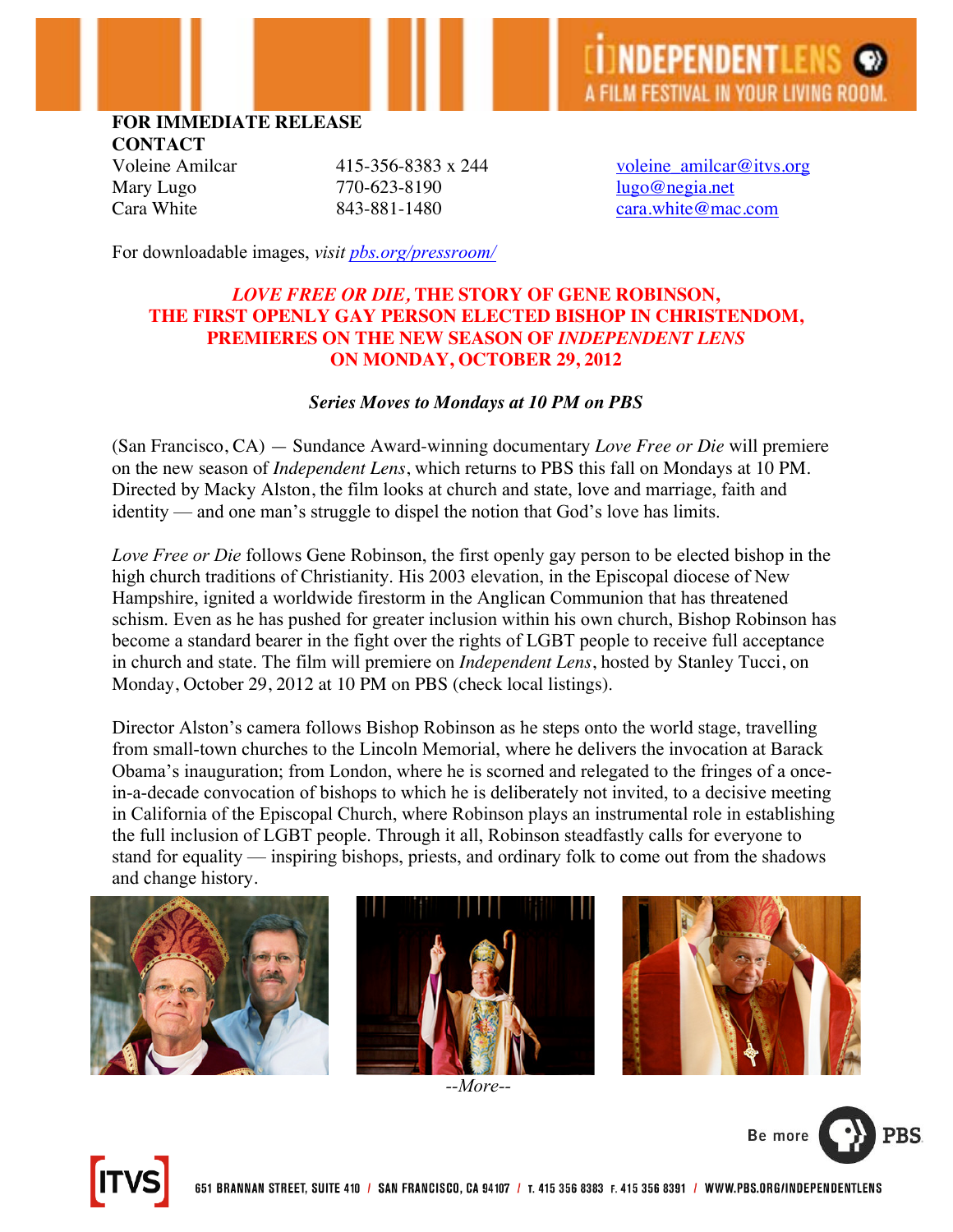To learn more about the film, visit the *Love Free or Die* interactive companion website (http://www.pbs.org/independentlens/love-free-or-die/), which features detailed information about the film, including an interview with the filmmaker and links and resources pertaining to the film's subject matter. The site also features a Talkback section for viewers to share their ideas and opinions, preview clips of the film, and more.

# **About Bishop Gene Robinson — Diocese of New Hampshire**

V. Gene Robinson was elected Bishop of the Episcopal Diocese of New Hampshire on June 7, 2003, having served as Canon to the Ordinary (Assistant to the Bishop) for nearly 18 years. He was consecrated a Bishop on All Saints Sunday, November 2, 2003, and was invested as the Ninth Bishop of New Hampshire on March 7, 2004.

He holds two honorary doctorates and has received numerous awards from national civil rights organizations. His story is featured in the 2007 feature-length documentary, *For the Bible Tells Me So* and his book *In the Eye of the Storm: Swept to the Center by God* (Seabury Books, New York) was published in 2008.

Bishop Robinson has been particularly active in the area of full civil rights for gay, lesbian, bisexual, and transgender people. Working at the state, national and international levels, he has spoken and lobbied for equal protection under the law and full civil marriage rights. He has been honored by many LGBT organizations for this work, including the Human Rights Campaign, the National Gay & Lesbian Task Force, Lambda Legal Defense and Education Fund, GLAD, NH Civil Liberties Union, GLAAD, and the Equality Forum.

Bishop Robinson was invited by Barack Obama to give the invocation at the opening inaugural ceremonies at the Lincoln Memorial on January 18, 2009. The Bishop's next book, *God Believes in Love: Straight Talk about Gay Marriage*, will be published by Alfred Knopf in September 2012.

Following his tenure as Bishop of New Hampshire at the end of 2012, Bishop Robinson will be serving as Senior Fellow at the Center for American Progress, a progressive think tank in Washington, DC; and with St. Thomas Episcopal Church, Dupont Circle, in Washington, where he will spearhead an initiative to change the tenor of the political debate in the nation's capital. Robinson will also devote time to public speaking on behalf of LBGT inclusion in the church and in society.

He is the father of two grown daughters and the proud grandfather of two granddaughters. He lives with his husband, Mark Andrew, who is employed by the State of New Hampshire's Department of Health & Human Services.

# **About the Filmmakers**

**Macky Alston's (Director)** first film, *Family Name*, premiered at the Sundance Film Festival in 1997 where it won the Freedom of Expression Award and later aired on PBS' *POV.* Since then he has directed *Questioning Faith* (premiered at Full Frame & Hot Docs International Film